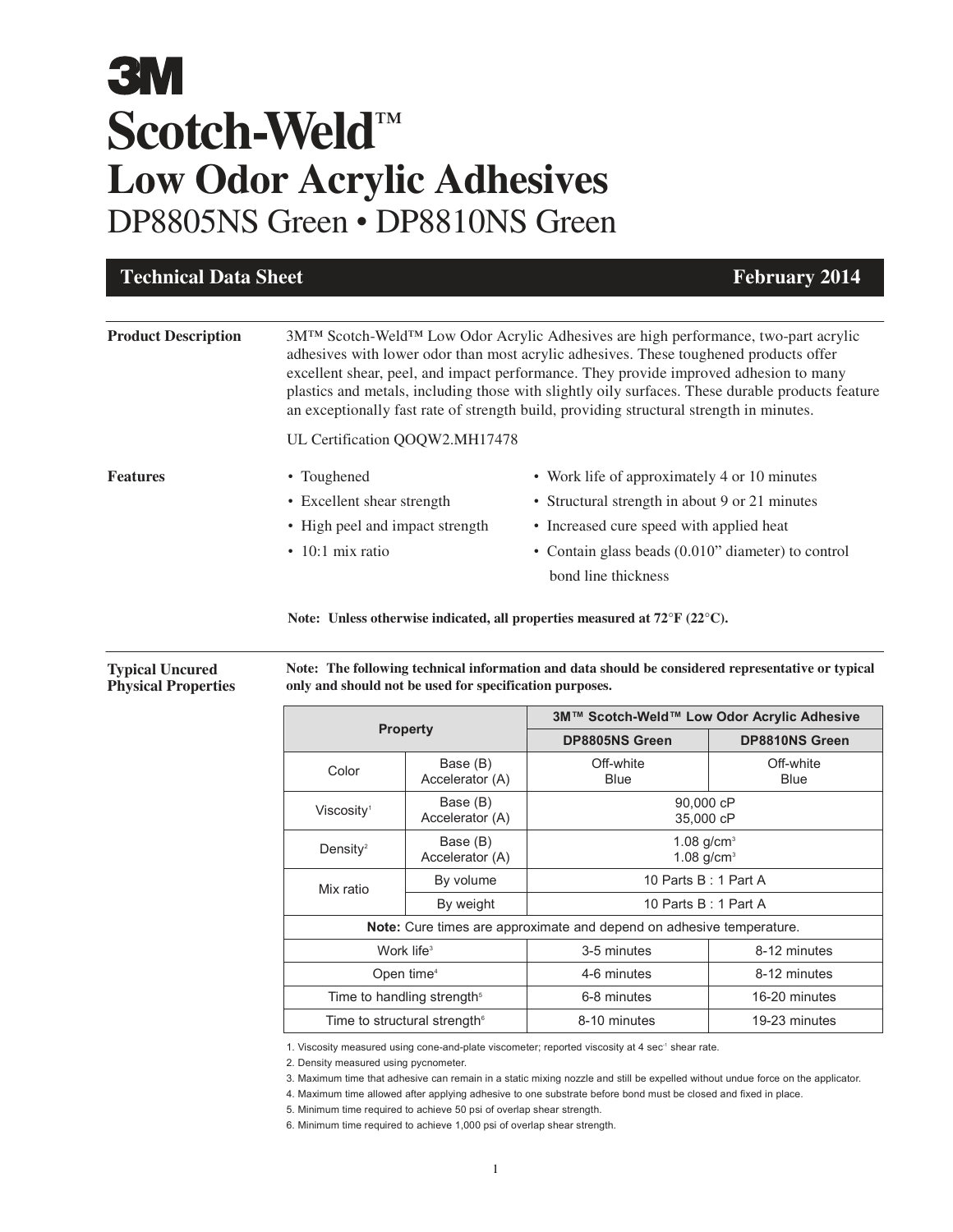## **Typical Mixed Physical Properties**

**Note: The following technical information and data should be considered representative or typical only and should not be used for specification purposes.**

| <b>Property</b>  | 3M™ Scotch-Weld™ Low Odor Acrylic Adhesive |                       |
|------------------|--------------------------------------------|-----------------------|
|                  | <b>DP8805NS Green</b>                      | <b>DP8810NS Green</b> |
| Color            | Blue-green                                 |                       |
| Full cure time   | 24 hours                                   |                       |
| <b>Viscosity</b> | 90,000 cP                                  |                       |
| Density          | 1.08 $q/cm^{3}$                            |                       |

## **Typical Cured Physical Properties**

**Note: The following technical information and data should be considered representative or typical only and should not be used for specification purposes.**

| <b>Substrate</b>               | 3M™ Scotch-Weld™ Low Odor Acrylic Adhesive |                       |  |
|--------------------------------|--------------------------------------------|-----------------------|--|
|                                | <b>DP8805NS Green</b>                      | <b>DP8810NS Green</b> |  |
| Aluminum                       | 3,500 CF                                   | 3,400 CF              |  |
| Stainless steel                | 3.300 CF                                   | 3.200 CF              |  |
| <b>PVC</b>                     | 1.800<br>- SF                              | 1,800 SF              |  |
| <b>ABS</b>                     | SF<br>1.200                                | 1.300 SF              |  |
| Acrylic                        | 1,000<br>-SF                               | 1,100 SF              |  |
| Polycarbonate                  | 850<br>CF                                  | 850 CF                |  |
| Polystyrene                    | 500 AF                                     | 550 AF                |  |
| Polyester (fiber-reinforced)   | 700 AF                                     | 800 AF                |  |
| Epoxy resin (fiber-reinforced) | 3.000 CF                                   | 3.300 CF              |  |
| Aluminum (tested at 180°F)     | - CF<br>650                                | 750 CF                |  |

7. Overlap shear values measured using ASTM D1002; 1 min open time; adhesive allowed to cure for 24 hours at room temperature; 1/2" overlap; 0.010" bond line thickness; samples pulled at 0.1 in/min for metals and 2 in/min for plastics; all surfaces prepared with light abrasion and solvent clean; substrates used were 1/16" thick metals and 1/8" thick plastics; failure modes: AF: adhesive failure CF: cohesive failure SF: substrate failure

**Note: Environmental aging tests have shown that these adhesives may accelerate the corrosion of certain metals (such as bare steel, copper, brass, and bronze), leading to low bond strength values and early bond failure. These adhesives also have relatively low adhesion to low surface energy plastics (such as polypropylene, polyethylene, TPO, and PTFE). Applications involving any of these materials should be carefully evaluated by the end user for suitability.** 

## **Mechanical Properties<sup>8</sup>**

**Overlap Shear (psi)<sup>7</sup>**

|                             | 3M™ Scotch-Weld™ Low Odor Acrylic Adhesive |                       |
|-----------------------------|--------------------------------------------|-----------------------|
| <b>Property</b>             | <b>DP8805NS Green</b>                      | <b>DP8810NS Green</b> |
| Tensile modules (psi)       | 140,000                                    | 125,000               |
| Tensile strength (psi)      | 1.800                                      | 1.650                 |
| Tensile strain at break (%) | 8.5                                        | 6.5                   |

8. Tensile properties measured using ASTM D638; adhesives allowed to cure for 2 weeks at room temperature; 1/8" thick Type I test specimens; samples pulled at 0.2 in/min.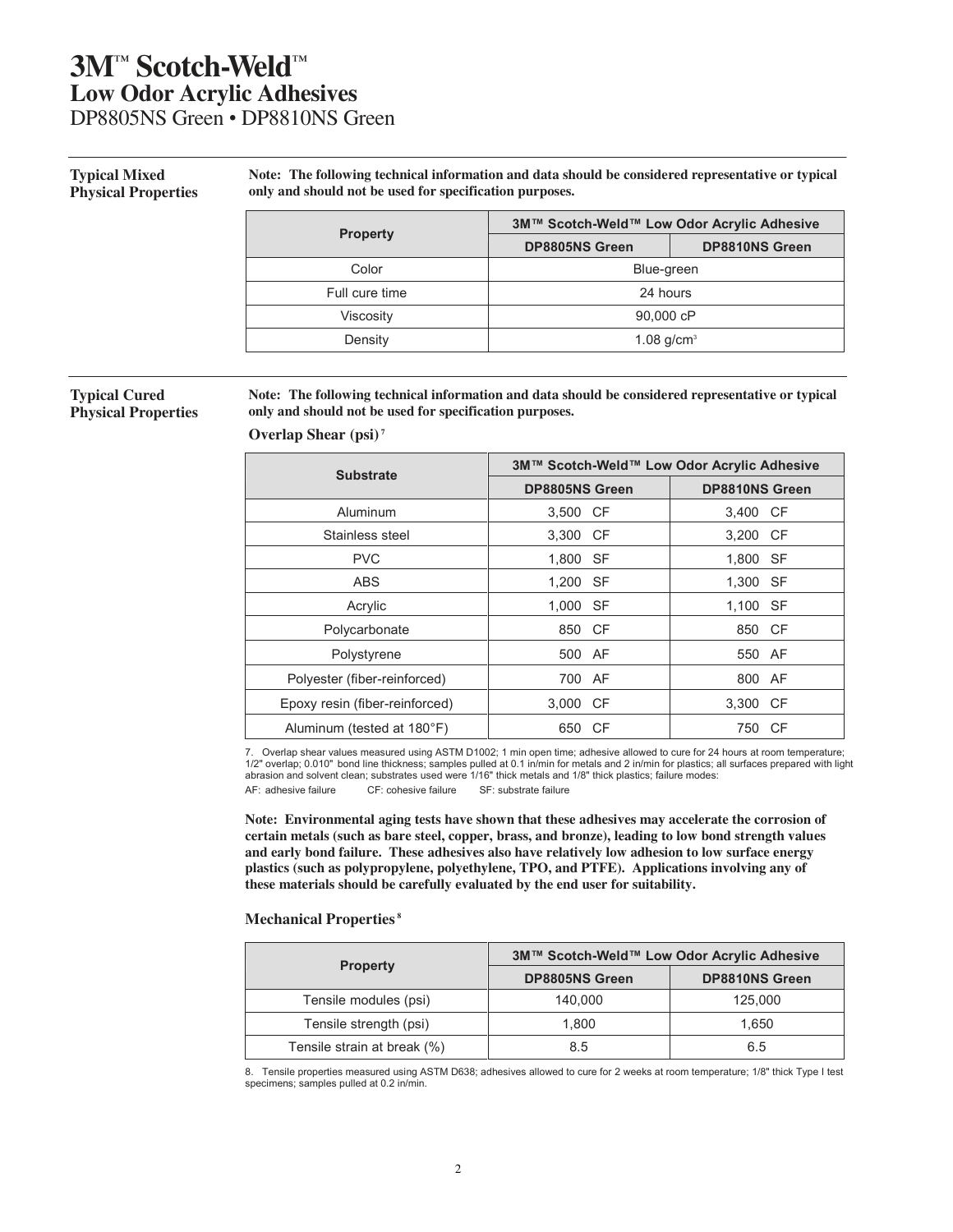## **Typical Cured Physical Properties**  *(continued)*

 **Note: The following technical information and data should be considered representative or typical only and should not be used for specification purposes.**

#### **Environmental Resistance<sup>9</sup>**

| <b>Condition</b>                        | <b>Substrate</b> | 3M™ Scotch-Weld™ Low Odor Acrylic Adhesive |                       |
|-----------------------------------------|------------------|--------------------------------------------|-----------------------|
|                                         |                  | DP8805NS Green                             | <b>DP8810NS Green</b> |
| 300°F (149°C)                           |                  | 100%                                       | 90%                   |
| 120°F (49°C) +<br>80% relative humidity |                  | 70%                                        | 60%                   |
| 185°F (85°C) +<br>85% relative humidity |                  | 40%                                        | 40%                   |
| Water                                   |                  | 90%                                        | <b>NT</b>             |
| Salt water<br>(5 wt% in water)          | Aluminum         | 100%                                       | <b>NT</b>             |
| Diesel fuel                             |                  | 100%                                       | 90%                   |
| Motor oil                               |                  | 100%                                       | 90%                   |
| Antifreeze<br>(50 wt% in water)         |                  | 90%                                        | 90%                   |
| Isopropyl alcohol                       |                  | 50%                                        | 25%                   |
| <b>Bleach</b><br>(10 wt% in water)      |                  | 65%                                        | 60%                   |
| 120°F (49°C) +<br>80% relative humidity | <b>PVC</b>       | 100%                                       | <b>NT</b>             |
| Water                                   |                  | 100%                                       | <b>NT</b>             |
| Salt water<br>(5 wt% in water)          |                  | 100%                                       | <b>NT</b>             |
| Sulfuric acid<br>(16 wt% in water)      |                  | 100%                                       | 95%                   |
| Sodium hydroxide<br>(10 wt% in water)   |                  | 90%                                        | 65%                   |

9. Values indicate overlap shear test performance retained after 1,000 hours of continuous exposure relative to a control sample left at room temperature; samples conditioned for 24 hours at room temperature and 50% relative humidity prior to tests; "NT" = not tested yet.

**Note: Fully-cured structural adhesives can withstand short-term incidental contact with almost any solvent, chemical, or environmental condition. However, long-term continuous exposure of these Low Odor Acrylic Adhesives to the following liquids should be avoided:** 

- **1. Elevated temperature (>100°F) water**
- **2. Ketone-type solvents (acetone, MEK)**
- **3. Gasoline and similar liquids**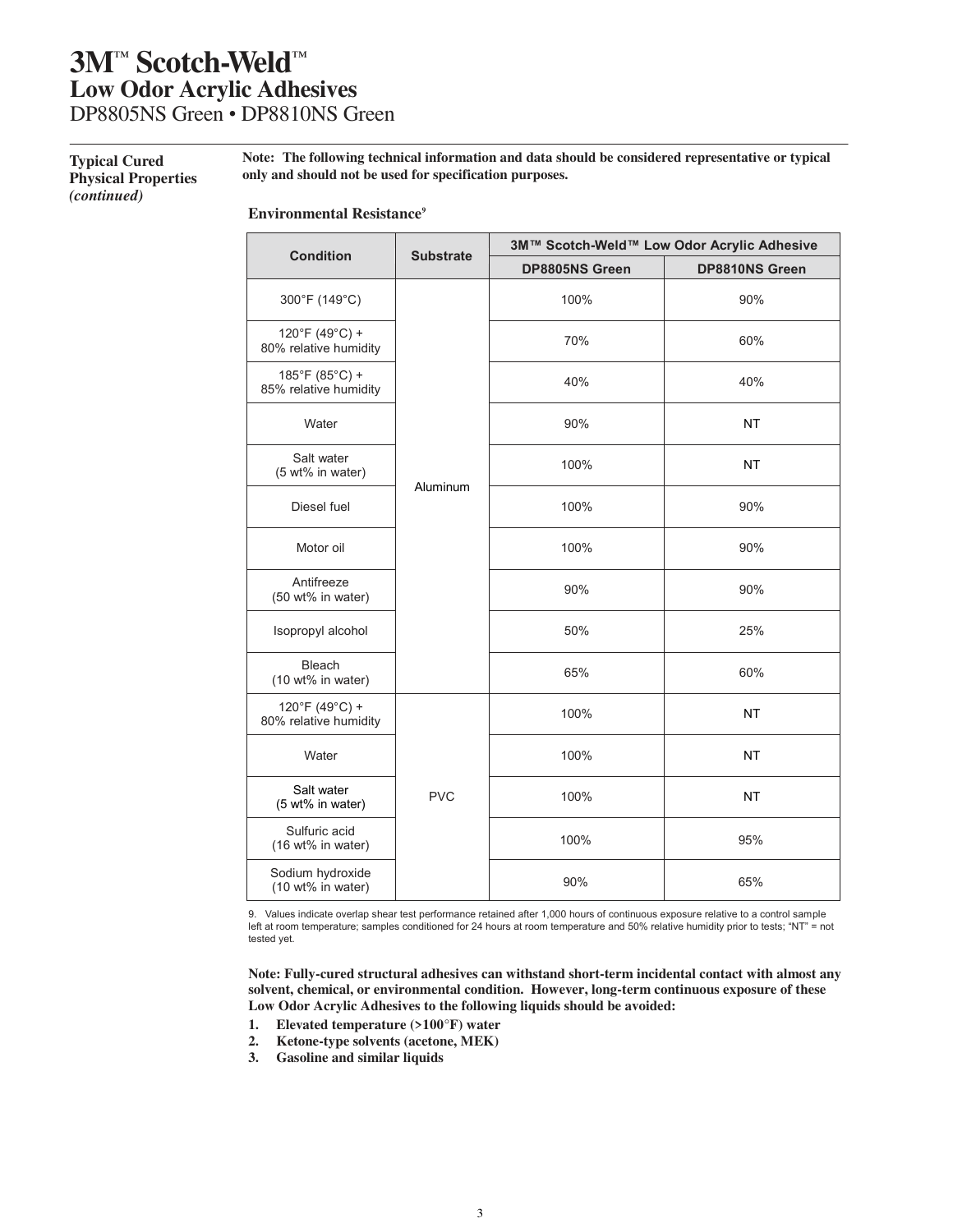**Typical Cured Physical Properties**  *(continued)*

**Note: The following technical information and data should be considered representative or typical only and should not be used for specification purposes.** 

#### **Floating Roller Peel (lb/inch width)<sup>10</sup>**

| <b>Substrate</b> | 3M™ Scotch-Weld™ Low Odor Acrylic Adhesive |                       |
|------------------|--------------------------------------------|-----------------------|
|                  | DP8805NS Green                             | <b>DP8810NS Green</b> |
| Aluminum         | 25 CF                                      | 30 CF                 |

10. Floating roller peel values measured using ASTM D3167; adhesives allowed to cure for 24 hours at room temperature; 1" wide samples; 0.017" bond line thickness; samples pulled at 6 in/min; aluminum surfaces etched; substrates used were 1/16" thick and 0.020" thick aluminum; failure modes:

AF: adhesive failure CF: cohesive failure SF: substrate failure

**Note: The data in this sheet were generated using the 3M™ EPX™ Applicator System equipped with an EPX static mixer, according to manufacturer's directions. Thorough hand-mixing will afford comparable results.**

**Directions for Use** 1. To obtain the highest strength structural bonds, paint, oxide films, oils, dust, mold release agents, and all other surface contaminants must be completely removed. The amount of surface preparation depends on the required bond strength and environmental aging resistance desired by user. For suggested surface preparations on common substrates, see the section on surface preparation.

2. Mixing

## **For Duo-Pak Cartridges**

Store cartridges with cap end up to allow any air bubbles to rise towards the tip. To use, simply insert the cartridge into the EPX applicator and start the plunger into the cylinders using light pressure on the trigger. Then remove the cap and expel a small amount of adhesive to ensure material flows freely from both sides of cartridge. For automatic mixing, attach an EPX mixing nozzle to the cartridge and begin dispensing the adhesive. For hand mixing, expel the desired amount of adhesive and mix thoroughly. Mix approximately 15 seconds after obtaining a uniform color.

## **For Bulk Containers**

Mix thoroughly by weight or volume in the proportion specified on the product label or in the typical uncured properties section. Mix approximately 15 seconds after obtaining a uniform color.

- 3. Apply adhesive and join surfaces within the open time listed for the specific product. Larger quantities and/or higher temperatures will reduce this working time.
- 4. Allow adhesive to cure at  $60^{\circ}F (16^{\circ}C)$  or above until completely firm. Applying heat up to 150°F (66°C) will increase cure speed.
- 5. Keep parts from moving during cure. Apply contact pressure or fixture in place if necessary. Optimum bond line thickness ranges from 0.005 to 0.020 inch; shear strength will be maximized with thinner bond lines, while peel strength reaches a maximum with thicker bond lines.
- 6. Excess uncured adhesive can be cleaned up with ketone-type solvents.**\***
- **\*Note: When using solvents, extinguish all ignition sources, including pilot lights, and follow the manufacturer's precautions and directions for use.**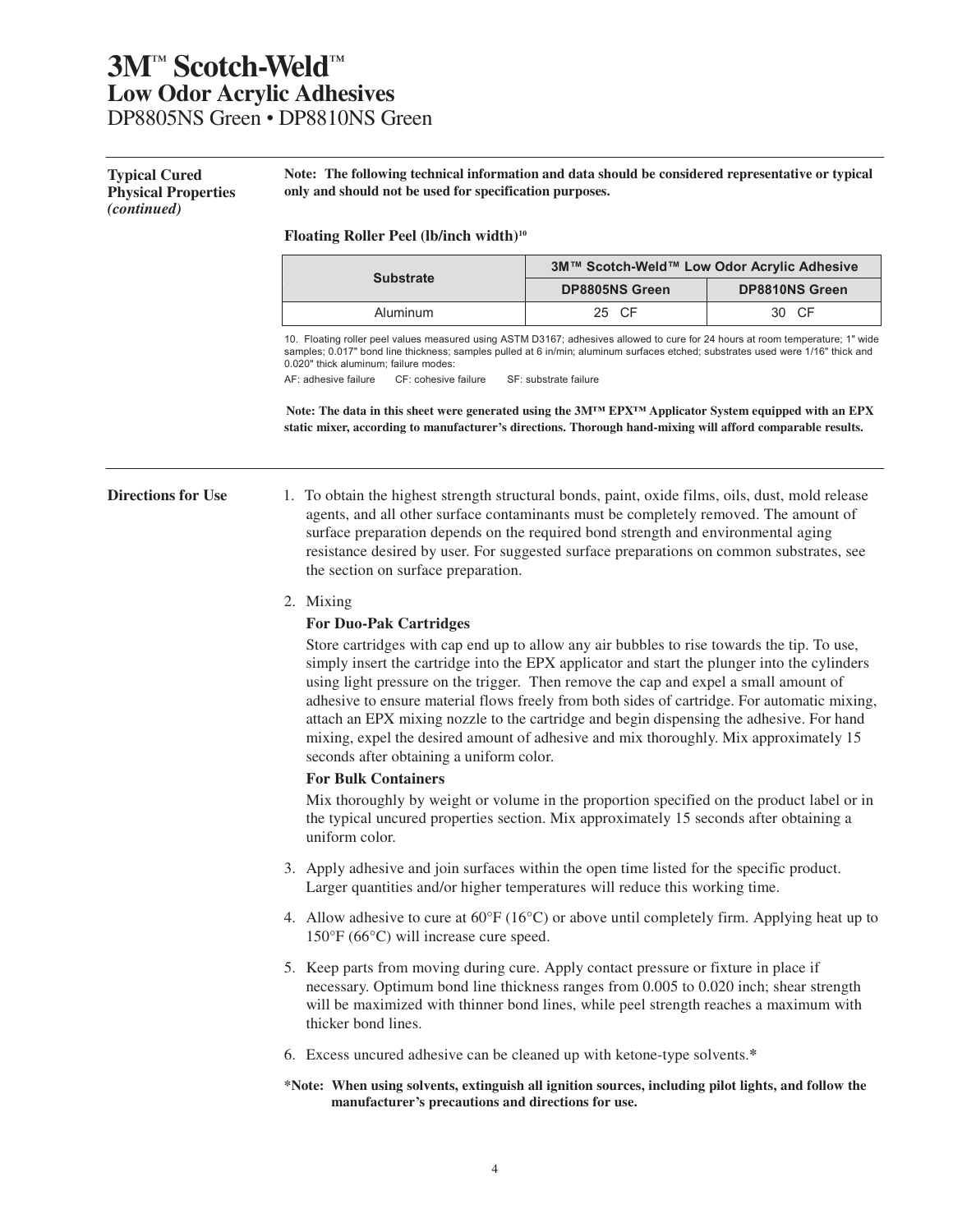| <b>Surface Preparation</b> | 3M™ Scotch-Weld™ Low Odor Acrylic Adhesives are designed to be used on painted or<br>coated metals, most plastics, glass, and some bare metals. The following cleaning methods<br>are suggested for common surfaces: |
|----------------------------|----------------------------------------------------------------------------------------------------------------------------------------------------------------------------------------------------------------------|
|                            | <b>Painted/coated metals:</b>                                                                                                                                                                                        |
|                            | 1. Wipe surface free of dust and dirt with clean cloth and pure isopropyl alcohol.*                                                                                                                                  |
|                            | 2. Sandblast or lightly abrade using clean fine grit abrasives. Do not completely remove the<br>paint layer or coating down to bare steel.                                                                           |
|                            | 3. Wipe again with clean cloth and pure isopropyl alcohol to remove loose particles.*                                                                                                                                |
|                            | Aluminum/stainless steel:                                                                                                                                                                                            |
|                            | 1. Wipe surface free of dust and dirt with clean cloth and pure acetone.*                                                                                                                                            |
|                            | 2. Sandblast or lightly abrade using clean fine grit abrasives.                                                                                                                                                      |
|                            | 3. Wipe again with clean cloth and pure acetone to remove loose particles.*                                                                                                                                          |
|                            | <b>Plastics:</b>                                                                                                                                                                                                     |
|                            | 1. Wipe surface free of dust and dirt with clean cloth and pure isopropyl alcohol.*                                                                                                                                  |
|                            | 2. Lightly abrade using fine grit abrasives.                                                                                                                                                                         |
|                            | 3. Wipe again with clean cloth and pure isopropyl alcohol to remove loose particles.*                                                                                                                                |
|                            | Glass:                                                                                                                                                                                                               |
|                            | 1. Wipe surface free of dust and dirt with clean cloth and pure acetone.*                                                                                                                                            |
|                            | 2. Apply a thin coating of silane adhesion promoter to the glass surface and allow to dry<br>completely before adhesive bonding.                                                                                     |
|                            | *Note: When using solvents, extinguish all ignition sources, including pilot lights, and follow the<br>manufacturer's precautions and directions for use.                                                            |
| <b>Storage</b>             | Store product at 80°F (27°C) or below. Refrigeration at 40°F (4°C) will help extend shelf life.<br>Do not freeze. Allow product to reach room temperature prior to use.                                              |
| <b>Shelf Life</b>          | 3M™ Scotch-Weld™ Low Odor Acrylic Adhesives have a shelf life of 18 months in unopened<br>original containers kept at recommended storage conditions.                                                                |